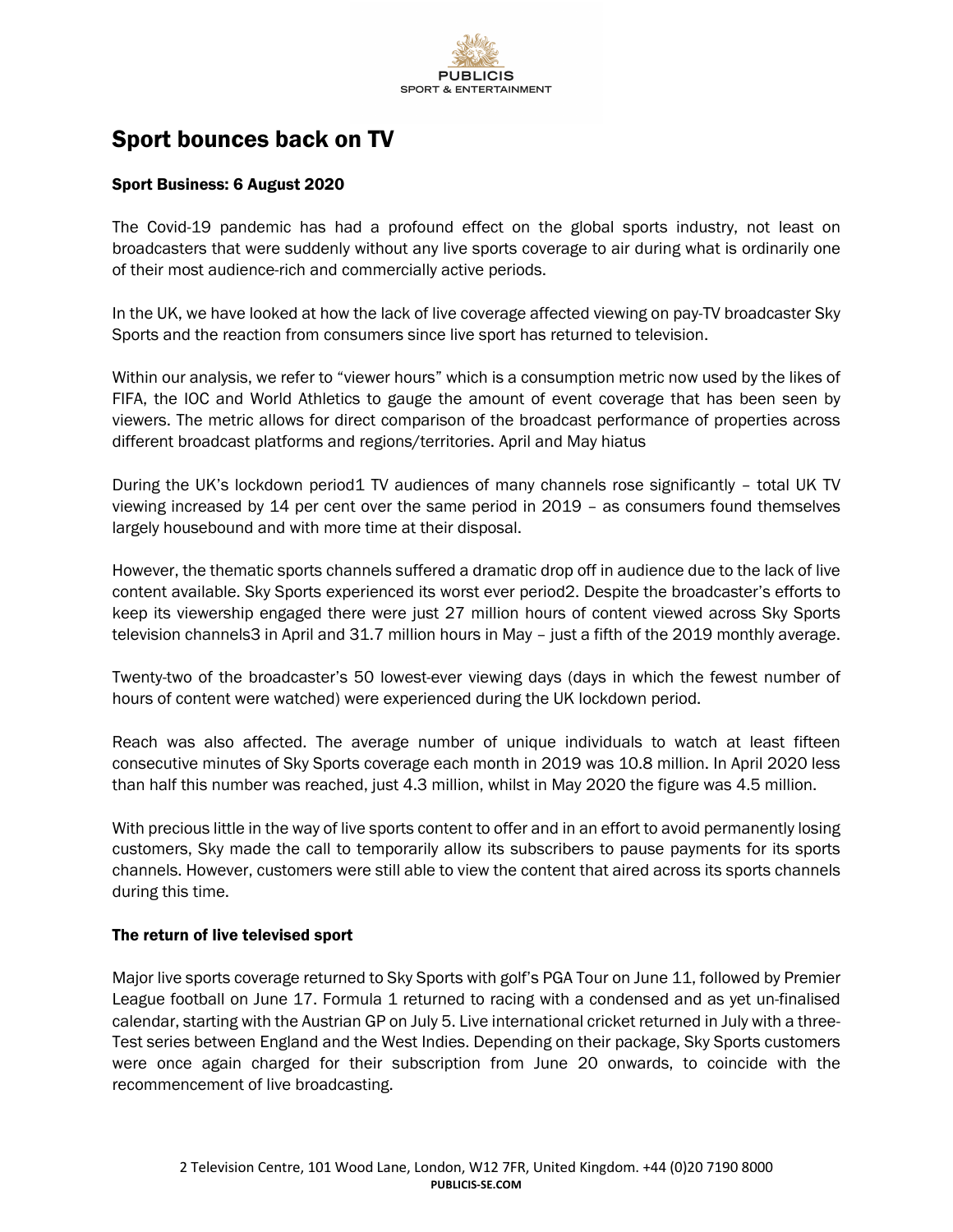

Of these, it was of course the resumption of the Premier League that was given the loudest fanfare. In an unprecedented, revised, agreement between the Premier League and its broadcasters, all 92 remaining matches aired live across current rights holders Sky Sports (on pay and FTA platforms), BT Sport, Amazon and the BBC (which showed four matches free-to-air, the first time that the corporation had aired live Premier League coverage). At the time Sky chief executive and EVP, UK and Europe, Stephen van Rooyen said: "The return of live sport is a big moment for the country, and we want the nation to join us." They did…

Much has been made of the viewing performance of individual matches. With the help of free-to-air coverage the Premier League achieved some of its highest ever home market audiences. The Merseyside derby between Everton and Liverpool had an average whistle-to-whistle audience of 4.8 million viewers across all channels, an all-time Premier League record.

However, it is the overall impact of almost daily live Premier League action, combined with the gradual return of other sports that has had a huge effect on Sky Sports' total viewing figures.

### Sky Sports' most-viewed month ever

This July was the most successful month in the network's history2. The total hours consumed and number of viewers reached across the network's stable of sports channels easily eclipses anything seen before.

Across Sky Sports channels3 267.3 million hours of content were viewed during July. This represents a 76-per-cent increase over the average month in 2019 (152.2 million hours) and a 30-per-cent increase over the previous high (204.9 million hours in August 2019). 12.7 million unique viewers saw at least fifteen consecutive minutes of coverage, representing 21 per cent of the UK's potential TV audience. This was 18-per-cent higher than the monthly Sky Sports average in 2019 (10.8 million viewers).

The average viewer watched 933 minutes of coverage in July, up 60 per cent compared to an average of 581 minutes per month in 2019 (and a low of 149 minutes during the lockdown month of April 2020). In July, the average viewer watched on more than fifteen separate occasions, compared with an average of eleven times per month in 2019 (and just six times in April).

Predictably, it was football that led the way in terms of consumption. Despite accounting for only 24 per cent of the hours broadcast, 56 per cent of total hours viewed on the Sky Sports channels was for football coverage (with the majority being live Premier League viewing). This was followed by: cricket with 24 per cent of consumption (12 per cent of broadcast hours), motorsport (including F1) with eight per cent (11 per cent of broadcast hours) and golf with four per cent (11 per cent of broadcast hours).

Despite the overall record high viewership levels, only one day in July broke into the all-time top ten for Sky Sports – Sunday, July 12 – a day which featured live Test cricket, live Formula 1 and four live Premier League football matches. Indeed, only four post-lockdown days crack the all-time top 100. Therefore, compared to typical viewing patterns the major change has been massively increased in terms of mid-week viewing. Excluding weekends and bank holidays, the post-lockdown period has seen the five best performing days ever in Sky Sports history.